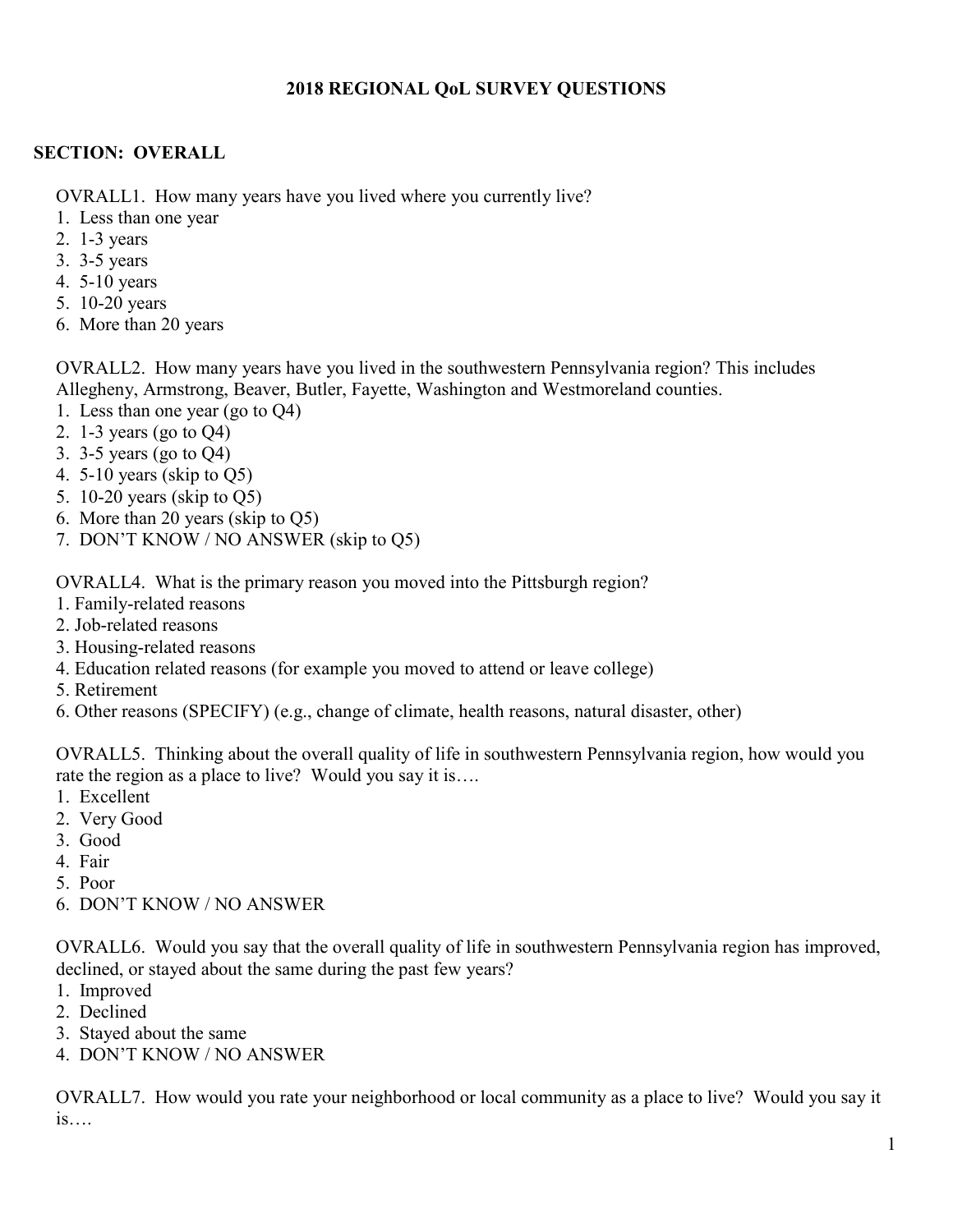- 1. Excellent
- 2. Very Good
- 3. Good
- 4. Fair
- 5. Poor
- 6. DON'T KNOW / NO ANSWER

# **SECTION: NEIGHBORHOOD**

NEIGH1. About how often do you talk to or visit with your immediate neighbors? Would you say…

- 1. Just about everyday
- 2. Several times a month
- 3. Once a month
- 4. Several times a year
- 5. Never
- 6. DON'T KNOW / NO ANSWER

NEIGH2. Please tell me whether you strongly agree, somewhat agree, somewhat disagree, or strongly disagree with the following statement: "The people in my neighborhood are willing to help their neighbors." Do you...

- 1. Strongly agree
- 2. Somewhat agree
- 3. Somewhat disagree
- 4. Strongly disagree
- 5. DON'T KNOW / NO ANSWER

NEIGH3. When thinking about the racial diversity in your own neighborhood or local community, would you say that it is…

- 1. Very diverse
- 2. Somewhat diverse
- 3. Not at all diverse
- 4. DON'T KNOW / NO ANSWER

NEIGH4. How much of a problem, if any, do you think race relations are in your own neighborhood or local community? Would you say that they are…

- 1. A severe problem
- 2. A moderate problem
- 3. A minor problem
- 4. Not a problem at all
- 5. DON'T KNOW / NO ANSWER

NEIGH6. Do you expect to be living in the Southwestern Pennsylvania region five years from now?

- 1. YES
- 2. NO
- 3. DON'T KNOW / NO ANSWER

## **SECTION: ENVIRONMENT**

ENVIR1. Would you say that air quality in your community is a…

- 1. Severe problem
- 2. Moderate problem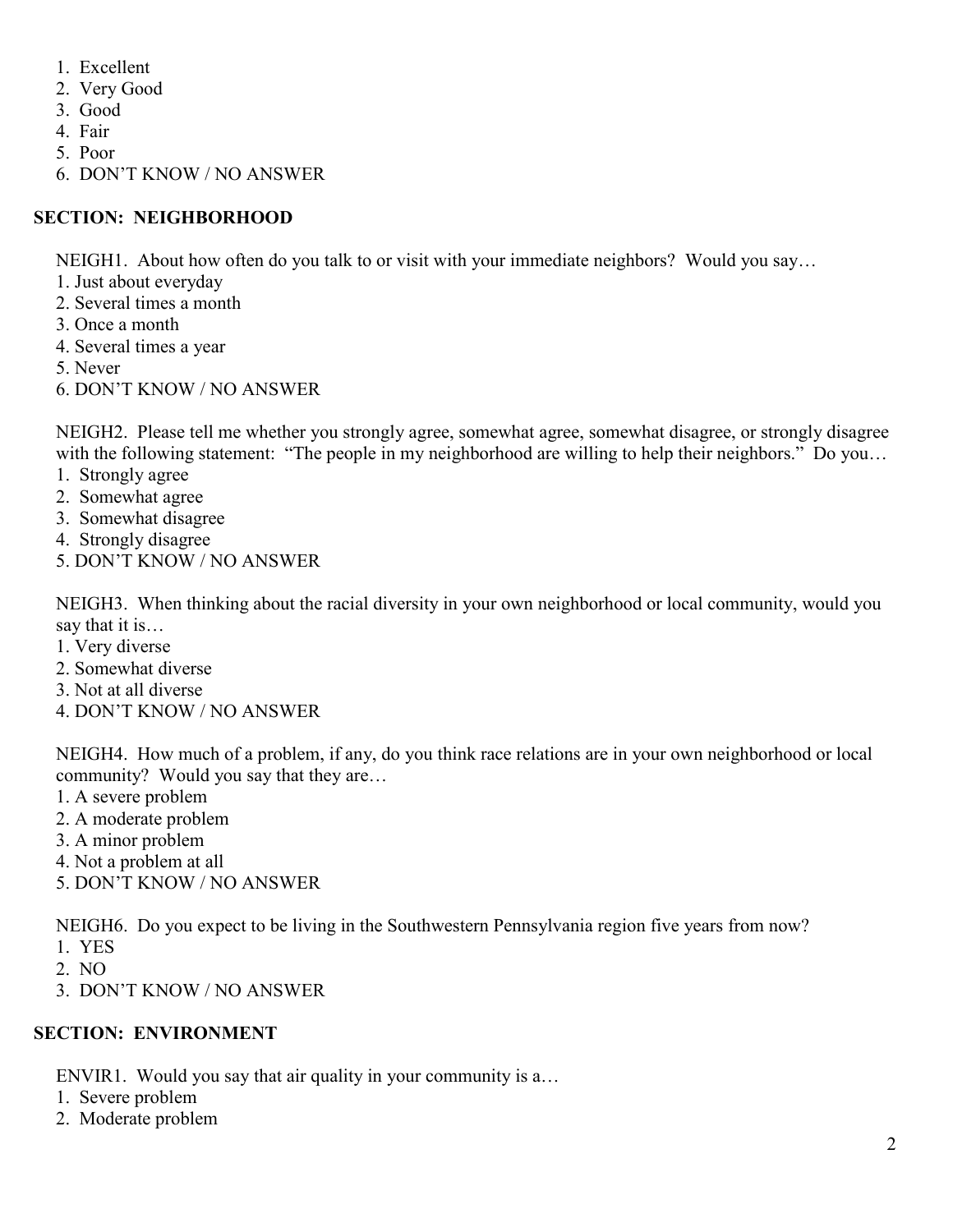- 3. A Minor problem
- 4. Not a problem at all
- 5. DON'T KNOW / NO ANSWER

ENVIR2. How about the quality of your drinking water? Would you say it is a…

- 1. Severe problem
- 2. Moderate problem
- 3. A Minor problem
- 4. Not a problem at all
- 5. DON'T KNOW / NO ANSWER

ENVIR3. How about pollution in streams and rivers? Would you say it is…

- 1. Severe problem
- 2. Moderate problem
- 3. A Minor problem
- 4. Not a problem at all
- 5. DON'T KNOW / NO ANSWER

ENVIR4. Would you say that overall environmental quality in our region is…

- 1. Improving significantly
- 2. Improving somewhat
- 3. Remaining the same
- 4. Getting somewhat worse
- 5. Getting significantly worse
- 6. DON'T KNOW / NO ANSWER

ENVIR5. Do you feel that state government oversight of the environment should…

- 1. Increase significantly
- 2. Increase somewhat
- 3. Remain the same
- 4. Decrease somewhat
- 5. Decrease significantly
- 6. DON'T KNOW / NO ANSWER

ENVIR6. To what extent do you think natural gas drilling represents an economic opportunity for this region? Do you think it represents…

- 1. A significant economic opportunity for the region
- 2. A moderate economic opportunity for the region
- 3. Only a slight economic opportunity for the region
- 4. Very little or no economic opportunity for the region
- 5. NO OPINION / HAVEN'T THOUGHT ABOUT IT

ENVIR7. To what extent do you think natural gas drilling represents a threat to the environment and public health of the region? Do you think it represents...

- 1. A significant threat to the environment and public health of the region
- 2. A moderate threat to the environment and public health of the region
- 3. Only a slight threat to the environment and public health of the region
- 4. Very little or no threat to the environment and public health of the region
- 5. NO OPINION / HAVEN'T THOUGHT ABOUT IT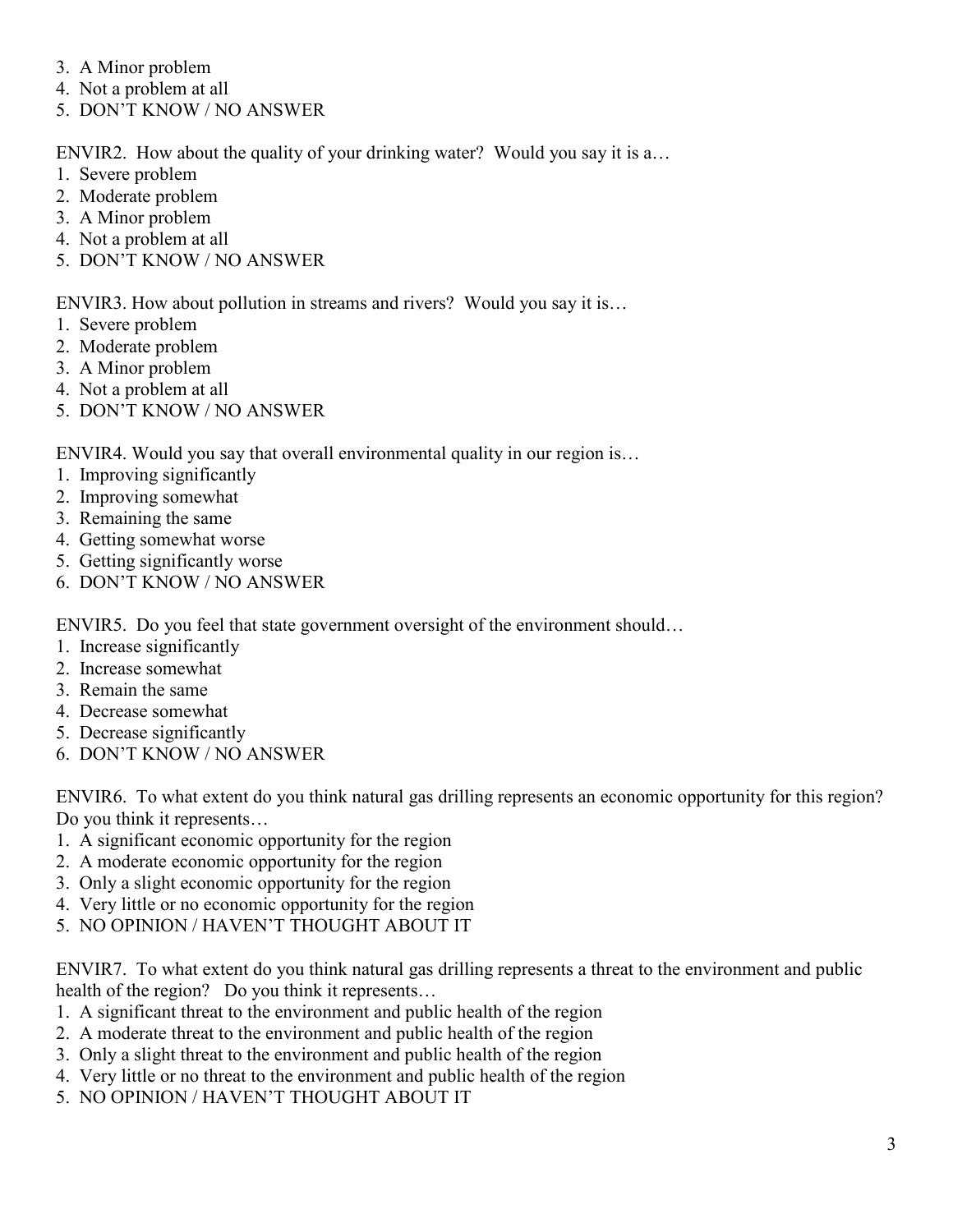ENVIR8. While our region has a rich legacy of producing fossil fuels, community stakeholders have recently demonstrated increased interest in diversifying our energy sources. What factors matter most to you in the sources of energy our community uses? (Please rank the top 2)

- 1. Cost
- 2. Public health
- 3. Environment
- 4. Effect on jobs
- 5. Investing in the future of energy
- 6. National and regional energy independence
- 7. My own personal energy independence
- 8. DON'T KNOW / NO ANSWER

ENVIR9. Solar power is becoming increasingly cost competitive with conventional energy sources. How much money would you need to be paid to install solar panels on your home?

- 1. I would never install solar panels on my home.
- 2. I would completely pay for their installation if it reduced my energy bills by less than \$1,000
- 3. \$1,000 \$5,000
- 4. \$5,000 \$10,000
- 5. Greater than \$10,000
- 6. I already have solar panels installed
- 7. DON'T KNOW / NO ANSWER

ENVIR10. Do you regularly recycle newspaper, glass, or plastic?

- 1. YES
- 2. NO
- 3. DON'T KNOW / NO ANSWER

ENVIR11. Are you a member of or do you volunteer with a group which aims to preserve or protect the environment?

- 1. YES
- 2. NO
- 3. DON'T KNOW / NO ANSWER

ENVIR12. How frequently do you or members of your family go to outdoor public recreation facilities, such as parks, trails and playgrounds? Would you say…

- 1. Almost never
- 2. One to three times a year
- 3. Four to ten times a year
- 4. Ten to 20 times a year
- 5. More than 20 times a year
- 6. DON'T KNOW / NO ANSWER

ENVIR13. How would you rate the overall quality of public recreational areas in the region, such as parks, trails and playgrounds? Would you say they are…

- 1. Excellent
- 2. Very Good
- 3. Good
- 4. Fair
- 5. Poor
- 6. DON'T KNOW / NO ANSWER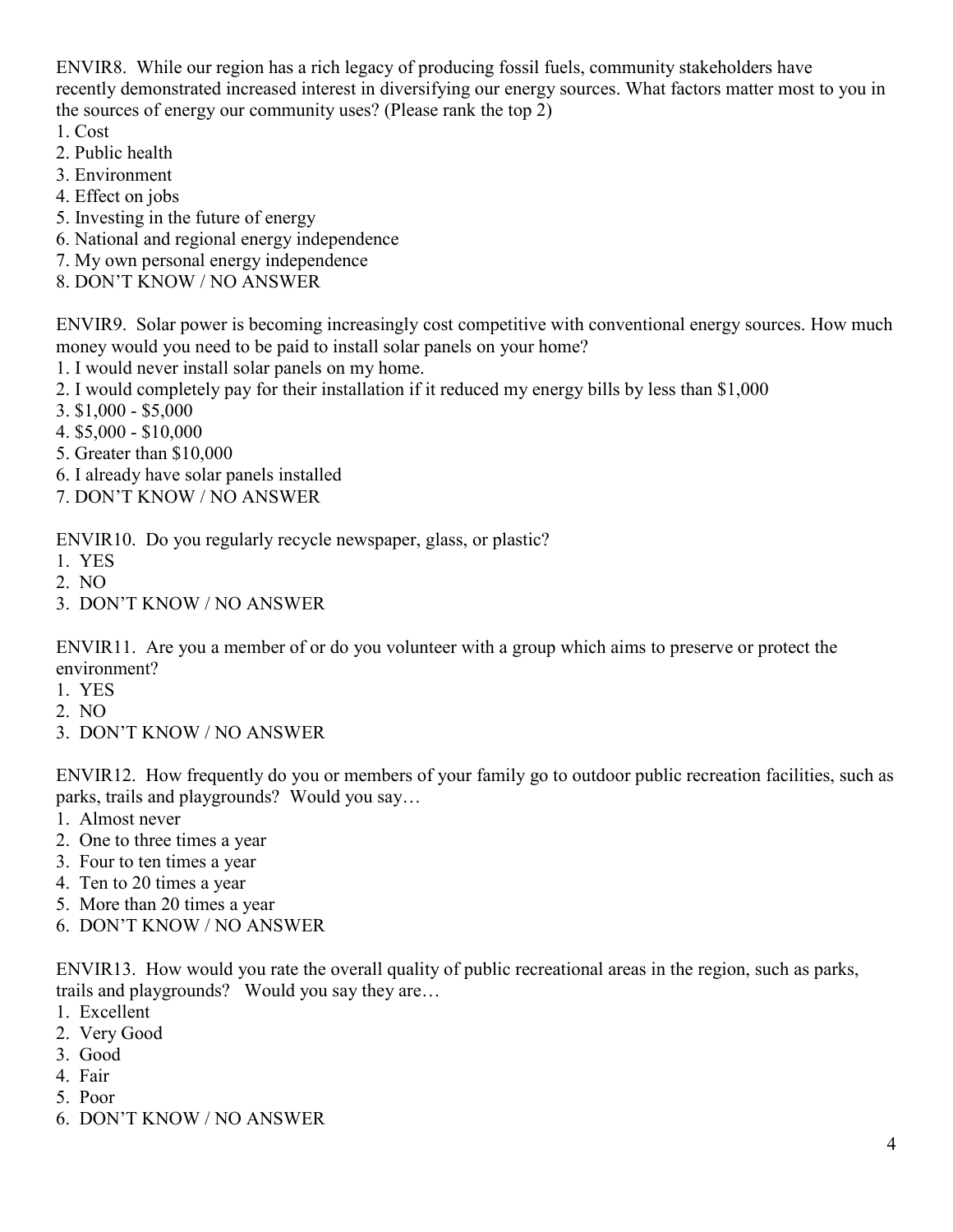#### **SECTION: GOVERNMENT**

GOV1. Redistricting is the process of redrawing the districts of elected representatives, such as members of congress and the state legislature. Gerrymandering is manipulating that process to favor one political party over another. To what extent, if any, do you feel gerrymandering is a problem today in Pennsylvania? Do you believe gerrymandering is:

- 1. A serious problem.
- 2. Moderate problem.
- 3. A minor problem.
- 4. Not a problem at all.
- 5. DON'T KNOW / NO ANSWER

GOV2. Should the redrawing of political districts in Pennsylvania be done by an independent, non-partisan commission?

- 1. YES
- 2. NO
- 3. DON'T KNOW / NO ANSWER

GOV3. Do you support abandoning Pennsylvania's "state store" system in favor of allowing wine and liquor to be sold in privately owned retail stores?

- 1. YES
- 2. NO
- 3. DON'T KNOW

GOV4. Pennsylvania allows marijuana to be legally sold for medical purposes by licensed retail outlets. Several other states also allow marijuana to be legally sold for recreational use. Do you support legalizing the sale of marijuana for recreational use in Pennsylvania?

- 1. YES
- 2. NO
- 3. DON'T KNOW / NO ANSWER

GOV5. As you may know, Pittsburgh is one of the finalists to be selected for a new Amazon, Inc. headquarters location (sometimes called "Amazon HQ2"). This would bring many high paying jobs and increase the region's profile. There could be some negative impacts, such as increased housing costs. In general, which of the following best represents your feelings about this possibility?

- 1. Strongly favor the benefits would far outweigh the costs
- 2. Moderately favor Some concern about the costs, but they are outweighed by the benefits
- 3. Not sure
- 4. Moderately oppose See some benefits, but they are outweighed by the costs
- 5. Strongly oppose the costs would far outweigh the benefits
- 6. NO OPINION HAVE NOT BEEN FOLLOWING

GOV6. Where do you get your information about local government? (CHECK ALL THAT APPLY)

- 1. Newspapers/magazine (print or online)
- 2. Television/radio.
- 3. Social media (Facebook, Twitter, etc.)
- 4. Government web sites
- 5. Other internet sources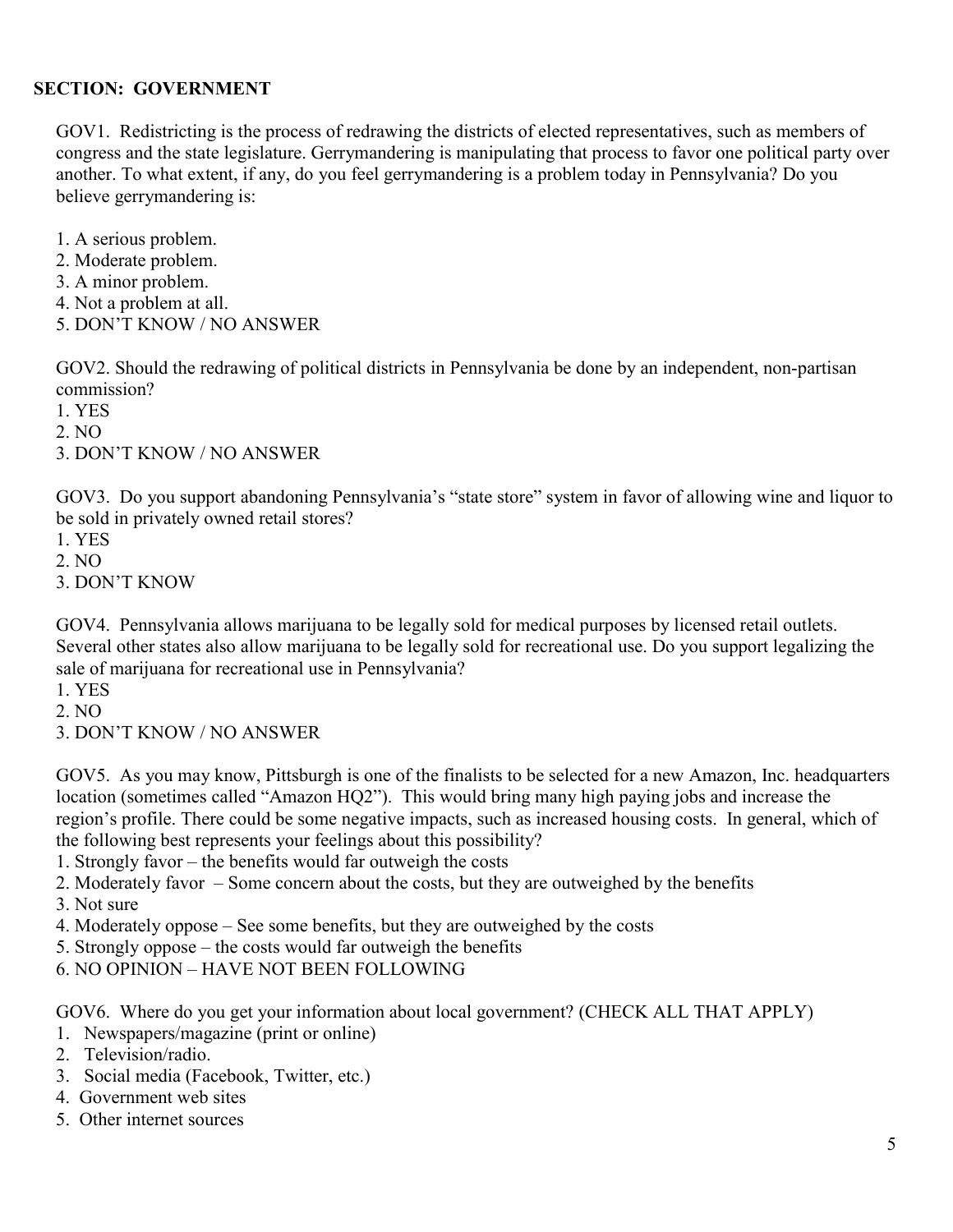- 6. Community meetings
- 7. Other (SPECIFY)
- 8. NOT INTERESTED / DON'T GET LOCAL GOV'T INFORMATION
- 9. DON'T KNOW / NO ANSWER

GOV7a. Are you registered to vote?

- 1. Yes
- 2. No (skip to Q8)
- 9. DON'T KNOW / NO ANSWER (skip to Q8)

GOV7b. How often do you vote?

- 1. In every election
- 2. In every general election
- 3. In every Presidential election.
- 4. Rarely
- 5. You don't vote
- 6. DON'T KNOW / NO ANSWER

GOV8. Generally speaking, do you consider yourself a Democrat, a Republican, an Independent, or something else?

- 1. Democrat
- 2. Republican
- 3. Independent
- 4. Something else / Other (SPECIFY)
- 5. DON'T KNOW / NO ANSWER

GOV9. Generally speaking, do you consider yourself to be a liberal, a conservative, or a moderate?

- 1. Liberal
- 2. Conservative
- 3. Moderate
- 8. DON'T KNOW / NO ANSWER
- 9. REFUSE TO ANSWER

#### **SECTION: ARTS**

ARTS1. During the past year, about how many times have you visited a local museum or gallery or attended an art or cultural event, such as a play, concert, festival, reading or film?

- 1. None
- 2. 1-2 times
- 3. 3-5 times
- 4. 6-10 times
- 5. 11-20 times
- 6. More than 20 times
- 7. DON'T KNOW / NO ANSWER

ARTS2. During the past year, have you made any donations to arts or cultural organizations?

- 1. YES
- 2. NO
- 3. DON'T KNOW / NO ANSWER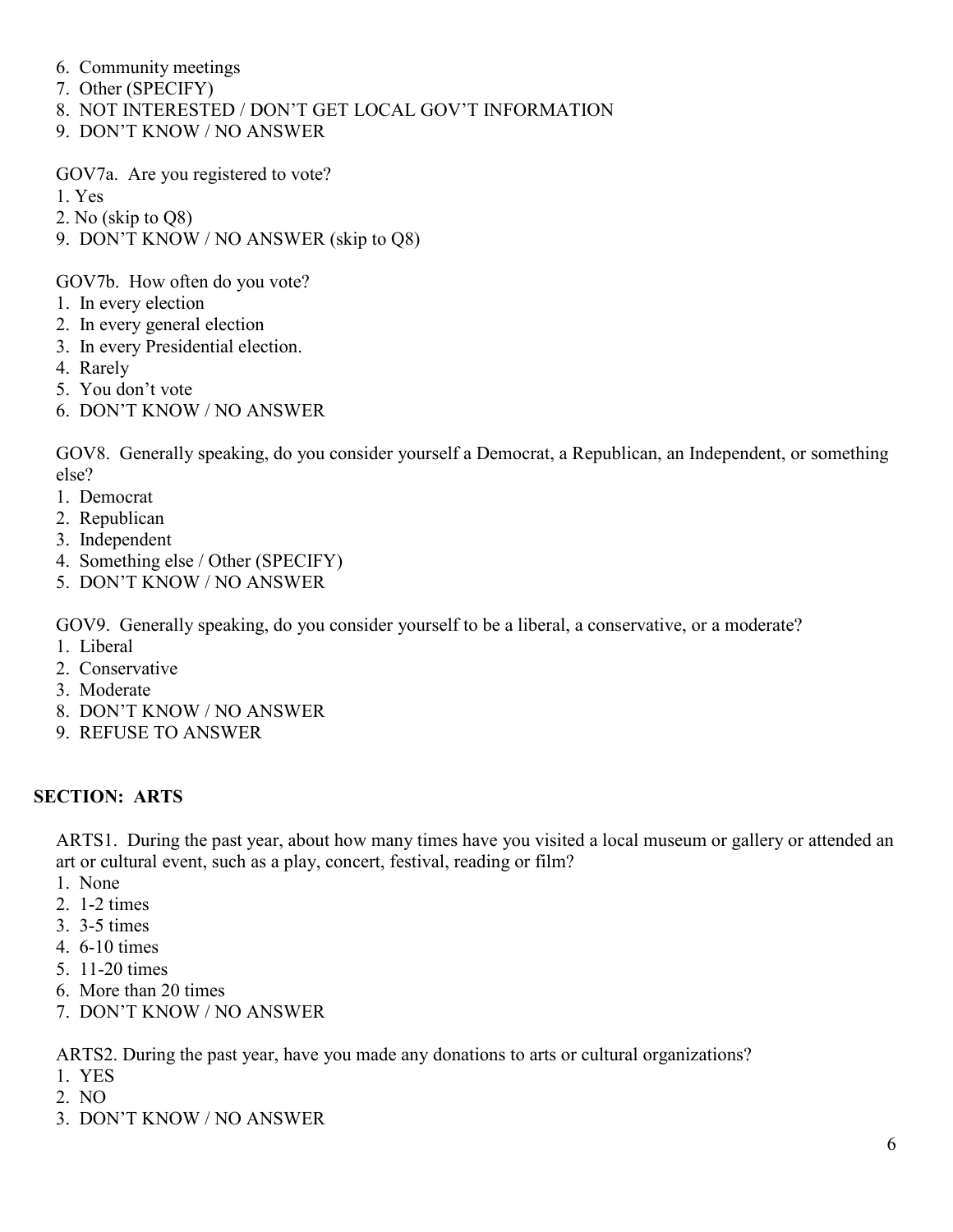ARTS3. In your opinion, how important is arts education in schools? Would you say it is…

- 1. Not important
- 2. Somewhat important
- 3. Very important
- 4. Extremely important
- 5. DON'T KNOW / NO ANSWER

ARTS4. How would you rate the overall quality of the region's arts and cultural opportunities? Would you say…

- 1. Excellent
- 2. Very Good
- 3. Good
- 4. Fair
- 5. Poor
- 6. DON'T KNOW / NO ANSWER

#### **SECTION: TRANSPORTATION**

TRANS1. How much of a problem, if any, do you think there is with road and bridge quality in the region? Would you say…

- 1. A severe problem
- 2. A moderate problem
- 3. A minor problem
- 4. Not a problem at all
- 6. DON'T KNOW / NO ANSWER

TRANS2. How much of a problem, if any, do you think there is with traffic congestion in the region? Would you say….

- 1. A severe problem
- 2. A moderate problem
- 3. A minor problem
- 4. Not a problem at all
- 5. DON'T KNOW / NO ANSWER

TRANS3. How much of a problem, if any, do you think there is with the availability of public transit in the region? Would you say…

- 1. A severe problem
- 2. A moderate problem
- 3. A minor problem
- 4. Not a problem at all
- 5. DON'T KNOW / NO ANSWER

TRANS4. How much of a problem, if any, do you think there is with the availability of nonstop flight destinations at Greater Pittsburgh International Airport? Would you say…

Would you say it is …

- 1. A severe problem
- 2. A moderate problem
- 3. A minor problem
- 4. Not a problem at all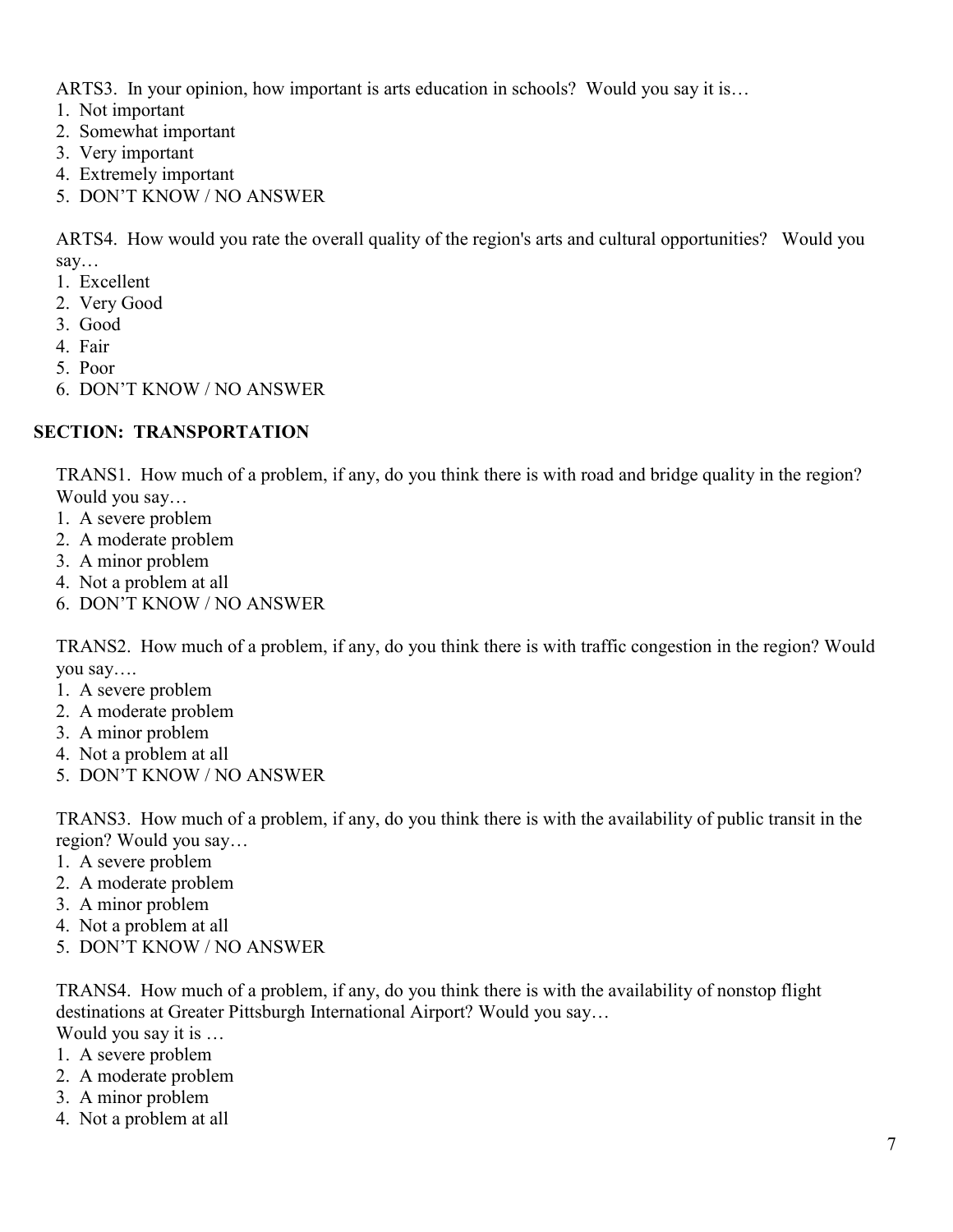#### 5. DON'T KNOW / NO ANSWER

TRANS5. How much of a problem, if any, do you think there is with the availability of safe and dedicated bicycling and pedestrian routes in the region? Would you say...

- 1. A severe problem
- 2. A moderate problem
- 3. A minor problem
- 4. Not a problem at all
- 5. DON'T KNOW / NO ANSWER

TRANS6. How often do you use public transit?

- 1. 5 days a week or more
- 2. About once a week
- 3. About once a month
- 4. Less than once a month
- 5. Never
- 6. Public transit is not available
- 7. DON'T KNOW / NO ANSWER

TRANS7. Would you support increased funding for the improvement of roads and bridges in the region?

- 1. YES
- 2. NO  $\rightarrow$  skip to next section
- 3. DON'T KNOW / NO ANSWER  $\rightarrow$  skip to next section

TRANS8. Which one of the following options would you most strongly support to provide this funding for improvement of roads and bridges?

- 1. Increased gasoline taxes
- 2. Increased vehicle registration fees
- 3. More toll roads
- 4. Divert from some other source
- 5. DON'T KNOW / NO ANSWER

## **SECTION: EDUCATION**

EDUC1. In your view, how adequate or inadequate are the financial resources available for the public schools in your local community? Would you say the financial resources are…

- 1. Completely adequate
- 2. Generally adequate
- 3. Generally inadequate
- 4. Completely inadequate
- 5. DON'T KNOW / NO ANSWER

EDUC2. How would you rate the safety of the public schools in your local community? Would you say they are…

- 1. Very safe
- 2. Somewhat safe
- 3. Somewhat unsafe
- 4. Very unsafe
- 5. DON'T KNOW / NO ANSWER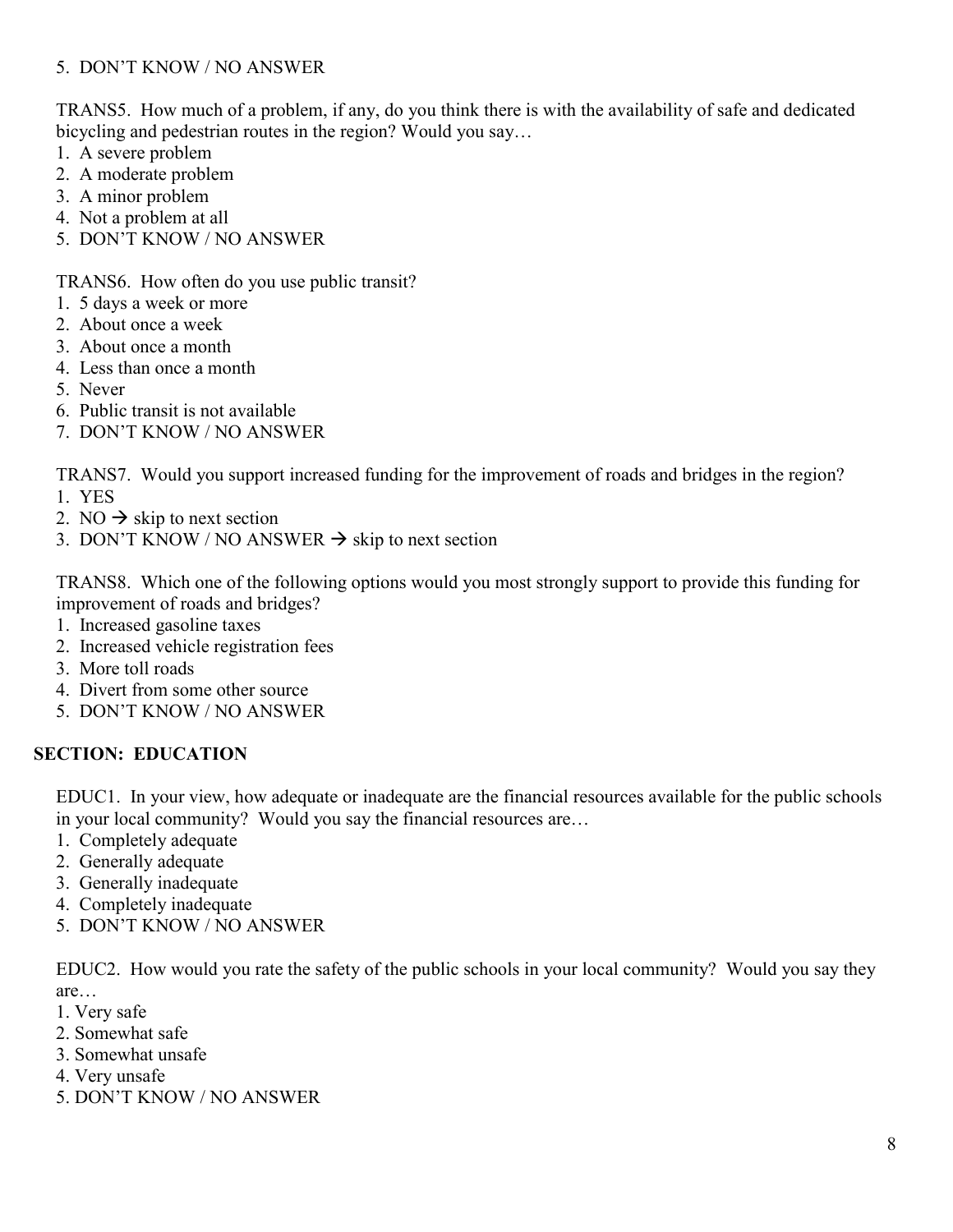EDUC3. Do you have any children aged 3-18?

1. Yes

2. No  $\rightarrow$  skip to EDUC10

EDUC4. Are they enrolled in any type of educational program?

1. Yes

2. No  $\rightarrow$  skip to EDUC10

EDUC5. Does your child/children attend … (you can select more than one)

- 1. Public school
- 2. Private school
- 3. Home school
- 4. Charter school

EDUC6. Does your child attend a neighborhood school?

1. Yes

2. No

EDUC7. Which of the following are the most important factors in choosing a school for your child? (pick two)

- 1. Proximity
- 2. Safety
- 3. Religion
- 4. Specialized instruction
- 5. Family tradition
- 6. Academic outcomes
- 7. Other

EDUC8. How would you rate the overall quality of education that your children are receiving? Would you say it is…

- 1. Excellent
- 2. Very Good
- 3. Good
- 4. Fair
- 5. Poor
- 6. DON'T KNOW / NO ANSWER

EDUC9. In the past two years, have you been a member of the PTA or similar parent organization?

- 1. YES
- 2. NO
- 3. DON'T KNOW / NO ANSWER

EDUC10. In the past two years, have you attended a school board meeting?

- 1. YES
- 2. NO
- 3. DON'T KNOW / NO ANSWER

## **SECTION: PUBLIC SAFETY**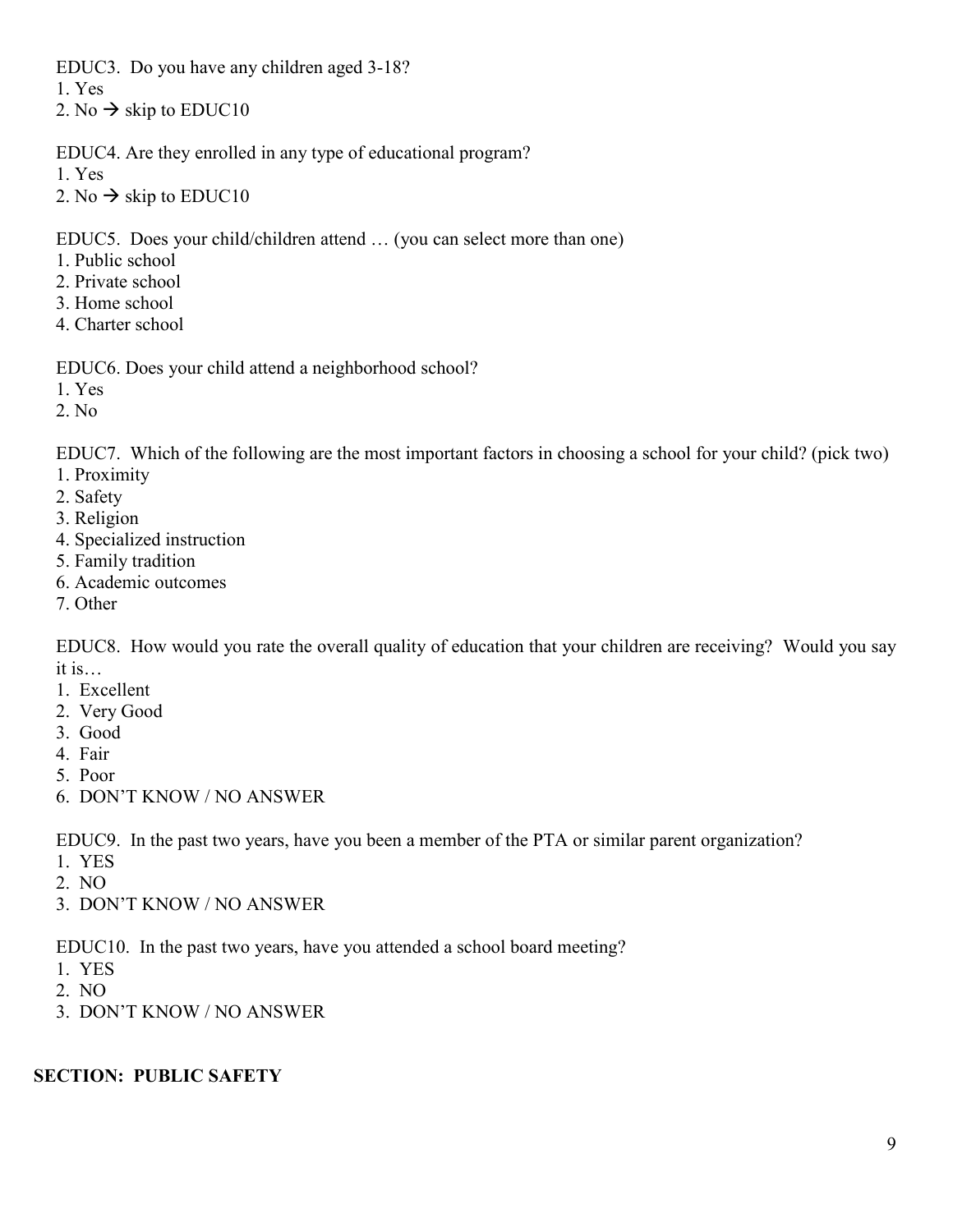SAFE1. In general, how do you think your neighborhood compares with other neighborhoods in the area with regard to the amount of crime? Do you think it has more crime than other neighborhoods, about the same amount of crime, or less crime?

- 1. More crime
- 2. About the same
- 3. Less crime
- 4. DON'T KNOW / NO ANSWER

SAFE2. Comparing safety in your neighborhood now with safety a year ago, is there now…

- 1. More crime
- 2. About the same amount of crime
- 3. Less crime
- 4. DON'T KNOW / NO ANSWER

SAFE3. In terms of personal experience with crime, during the past year, have you been the victim of a property crime? That is, have you had money or property stolen, property vandalized, your home broken into, or a car stolen?

- 1. YES
- 2. NO
- 3. DON'T KNOW / NO ANSWER

SAFE4. How about violent crime? During the past year, have you been the victim of a personal assault, a robbery involving the use of force or a weapon, or some other type of violent crime?

- 1. YES
- 2. NO
- 3. DON'T KNOW / NO ANSWER

SAFE5. How would you rate the police in your community in terms of giving protection to people in your neighborhood? Would you say they do an…

- 1. Excellent job
- 2. Very good job
- 3. Good job
- 4. Fair job
- 5. Poor job
- 6. DON'T KNOW / NO ANSWER

## **SECTION: HOUSING**

HOUSE1. Do you or your family own the place where you currently live, do you rent, or other?

- 1. Own
- 2. Rent
- 3. Other (SPECIFY)
- 4. DON'T KNOW / NO ANSWER

HOUSE2. Do you spend 30 percent or more of your income for housing?

- 1. YES
- 2. NO
- 3. DON'T KNOW / NO ANSWER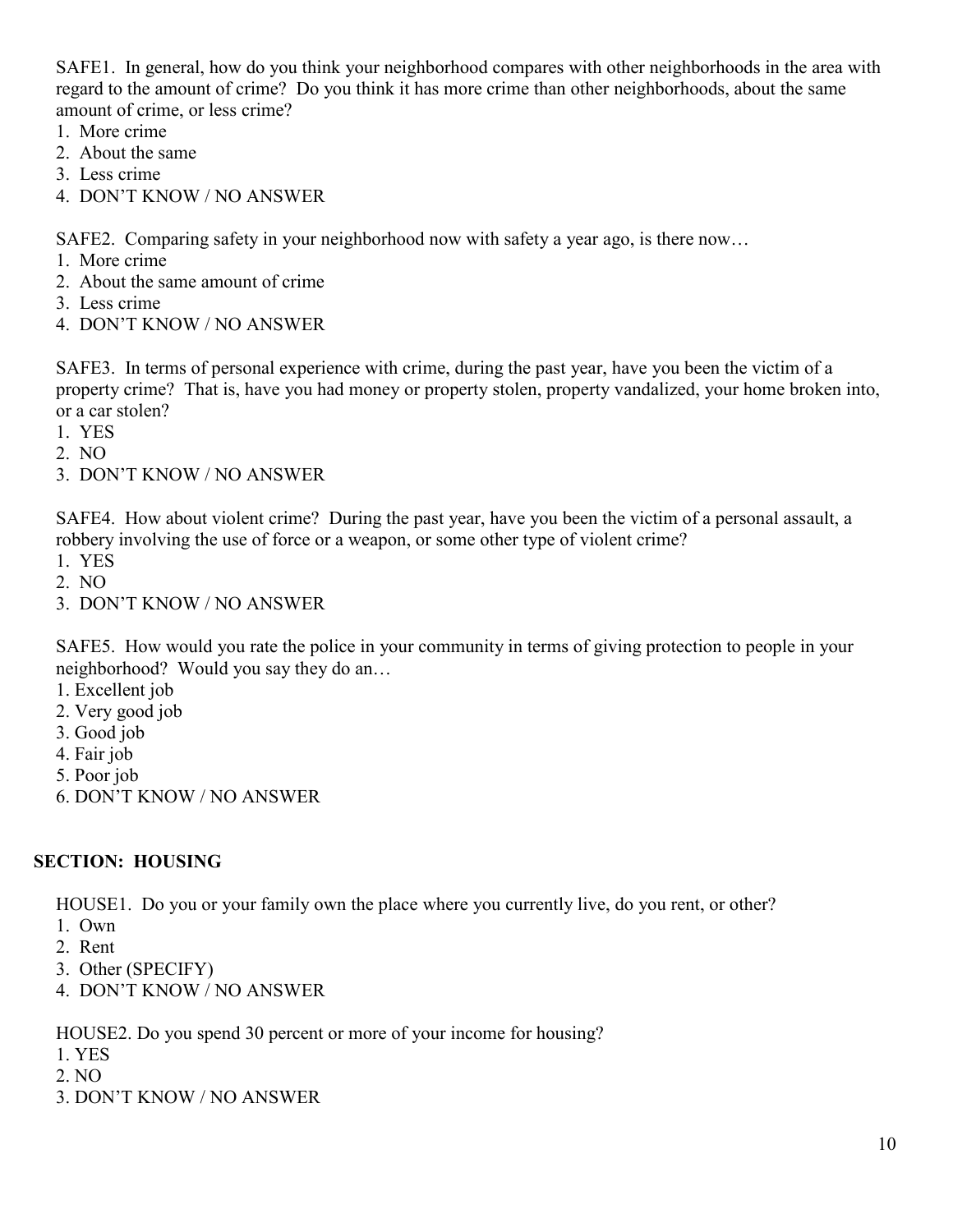HOUSE3. How would you rate the overall physical or structural condition of the house or apartment in which you live? Would you say the condition is...

- 1. Excellent
- 2. Very Good
- 3. Good
- 4. Fair
- 5. Poor
- 6. DON'T KNOW / NO ANSWER

HOUSE4. What about the condition of the other houses or buildings in your neighborhood? Would you say that, in general, the physical condition of surrounding houses and buildings is...

- 1. Excellent
- 2. Very Good
- 3. Good
- 4. Fair
- 5. Poor
- 6. DON'T KNOW / NO ANSWER

#### **SECTION: ECONOMY**

ECON1. How often does your household have difficulty paying for basic necessities, such as monthly rent or mortgage, food, and utilities?

- 1. Never
- 2. Rarely
- 3. Sometimes
- 4. Often
- 5. Always
- 6. DON'T KNOW / NO ANSWER

ECON2. In the past 3 years, has your household's financial situation...

- 1. Gotten significantly better
- 2. Gotten somewhat better
- 3. Stayed about the same
- 4. Gotten somewhat worse
- 5. Gotten significantly worse
- 6. DON'T KNOW / NO ANSWER

ECON3. Thinking about the national economy, would you say that over the next year the nation's economy will...

- 1. Get much better
- 2. Get somewhat better
- 3. Stay about the same
- 4. Get somewhat worse
- 5. Get much worse
- 6. DON'T KNOW / NO ANSWER

ECON4. Thinking about the local or regional economy, would you say that over the next year the region's economy will...

1. Get much better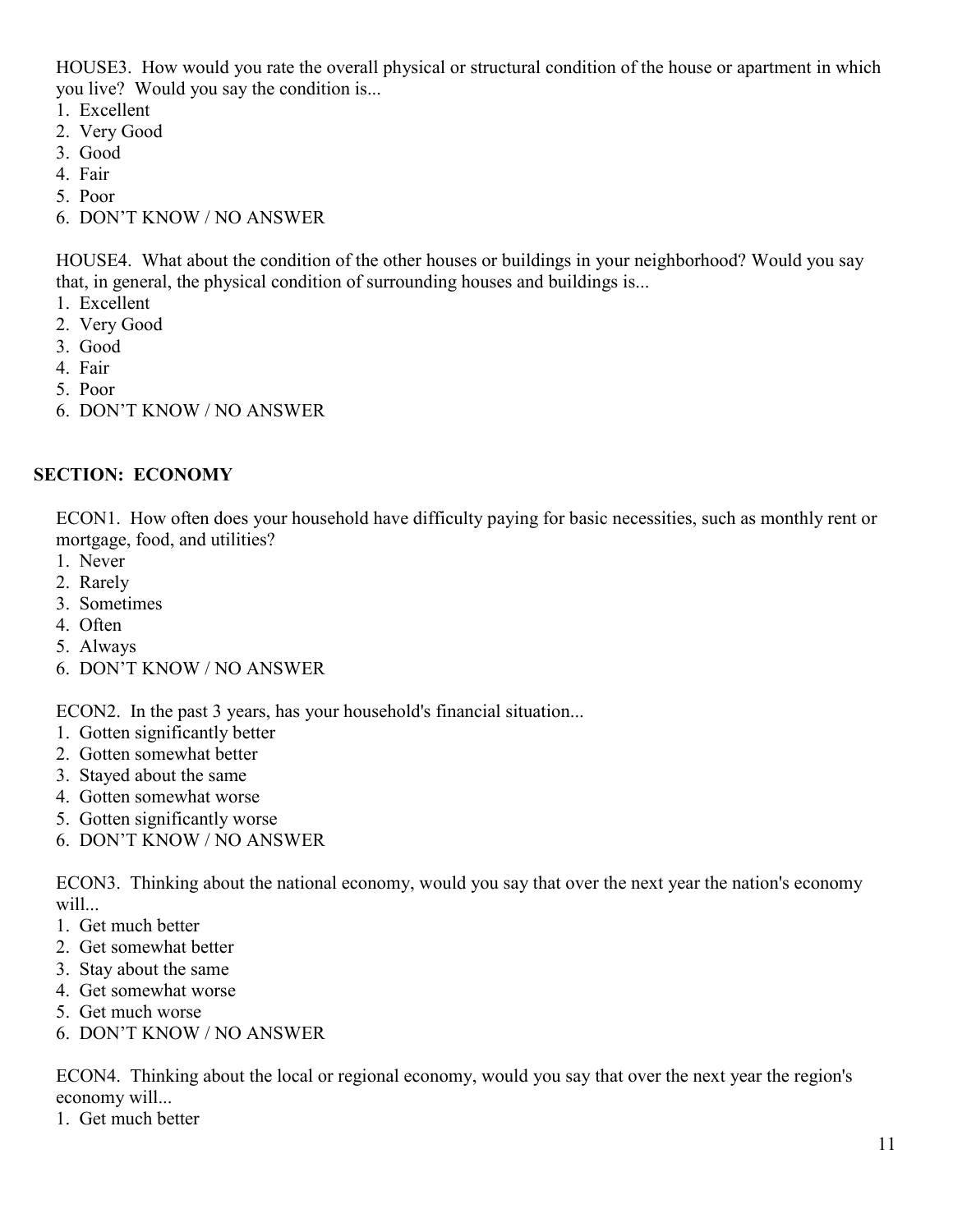- 2. Get somewhat better
- 3. Stay about the same
- 4. Get somewhat worse
- 5. Get much worse
- 6. DON'T KNOW / NO ANSWER

ECON5. Thinking about your own economic situation, would you say that over the next year your economic situation will...

- 1. Get much better
- 2. Get somewhat better
- 3. Stay about the same
- 4. Get somewhat worse
- 5. Get much worse
- 6. DON'T KNOW / NO ANSWER

ECON6. Are you currently employed either full or part time?

- 1. YES
- 2. NO  $\rightarrow$  skip to ECON13
- 3. Retired  $\rightarrow$  skip to ECON15
- 4. Disabled  $\rightarrow$  skip to ECON15
- 5. Unable to work  $\rightarrow$  skip to ECON15
- 6. DON'T KNOW / NO ANSWER  $\rightarrow$  skip to ECON15

ECON7. How many hours per week do you USUALLY work at your main job? Would you say…

- 1. 35 hours or more per week  $\rightarrow$  skip to ECON9
- 2. Less than 35 hours per week
- 3. DON'T KNOW / NO ANSWER  $\rightarrow$  skip to ECON9

ECON8. What is your main reason for working part-time?

- 1. Slack work/business conditions
- 2. Could only find part-time work
- 3. Seasonal work
- 4. Child care problems
- 5. Other family/personal obligations
- 6. Health/medical limitations
- 7. School/training
- 8. Retired/Social Security limit on earnings
- 9. Full-time workweek is less than 35 hrs
- 10. Other specify
- 11. DON'T KNOW / NO ANSWER

ECON9. At your primary job are you

- 1. Employed in the Private Sector
- 2. Employed in the Public Sector
- 3. Employed in the Non-profit Sector
- 4. Self-Employed
- 5. DON'T KNOW / NO ANSWER

ECON10. Are you a member of a union?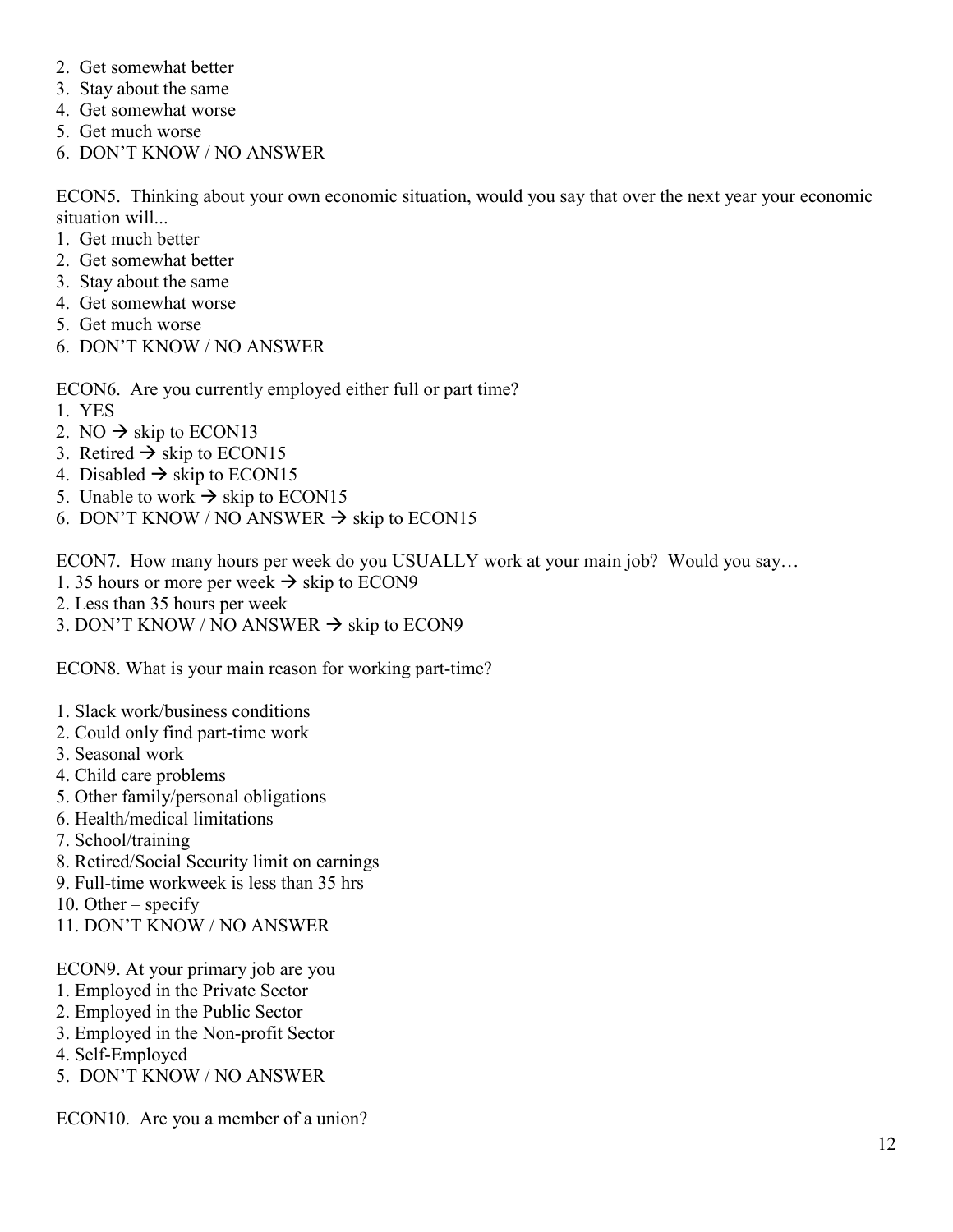- 1. YES
- 2. NO
- 3. DON'T KNOW / NO ANSWER

ECON11. How do you usually get to work?

- 1. Private car, truck, or van
- 2. Public transit
- 3. Motorcycle
- 4. Bicycle or walking
- 5. Worked at home
- 6. Other (SPECIFY)
- 7. DON'T KNOW / NO ANSWER

ECON12. How easy would it be for you to find a job with another employer in the area that offers the same income and fringe benefits you have now?

- 1. Very easy  $\rightarrow$  skip to ECON15
- 2. Fairly easy  $\rightarrow$  skip to ECON15
- 3. Not too easy  $\rightarrow$  skip to ECON15
- 4. Not easy at all  $\rightarrow$  skip to ECON15
- 5. DON'T KNOW / NO ANSWER $\rightarrow$  skip to ECON15

ECON13. Are you looking for full time work at this time?

- 1. YES  $\rightarrow$  skip ECON15
- 2. NO
- 3. DON'T KNOW / NO ANSWER  $\rightarrow$  skip ECON15

ECON14. Reasons you are not looking for a job

- 1. Child care problems
- 2. Other family/personal obligations
- 3. Health/medical limitations
- 4. School/training
- 5. Retired/social security limit on earnings
- 6. Full-time workweek less than 35 hours
- 7. Other specify
- 8. Don't know / no answer

ECON15. Are you currently a full- or part-time student at a community college, a 4-year college/university, or a technical/ trade/professional school?

- 1. No, not a student  $\rightarrow$  skip to NEXT Section
- 2. Student at Community college
- 3. Student at a 4-year college/university
- 4. Student at a technical/trade/professional school
- 5. DON'T KNOW / NO ANSWER $\rightarrow$  skip to NEXT Section

ECON16. Are you enrolled full-time or part time?

- 1. Full Time
- 2. Part Time
- 3. DON'T KNOW / NO ANSWER

## **SECTION: HEALTH**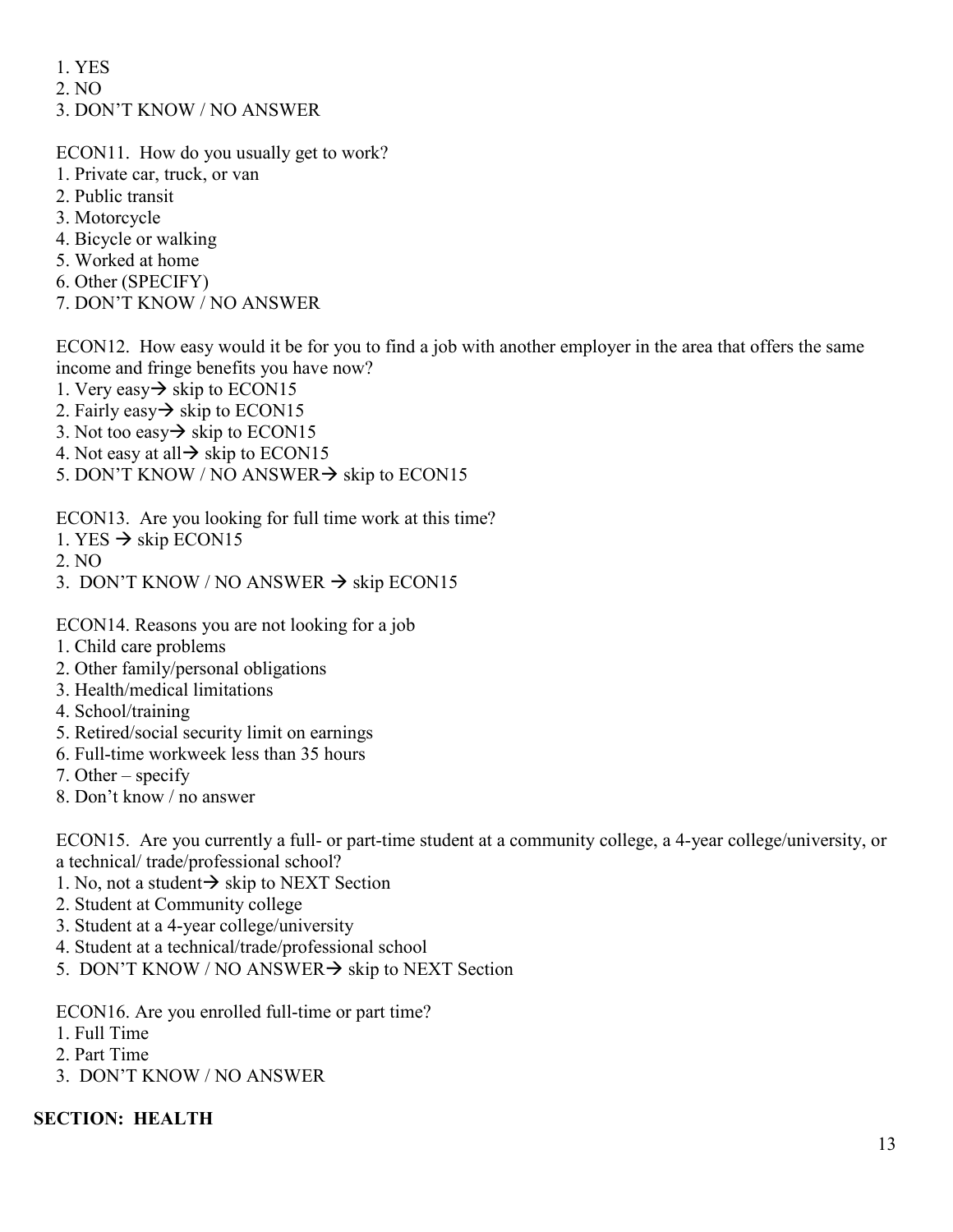HEALTH1. Overall, how would you rate your health?

- 1. Excellent
- 2. Very Good
- 3. Good
- 4. Fair
- 5. Poor
- 6. DON'T KNOW / NO ANSWER

HEALTH2. During the past month, how would describe your stress level? Would you say you have had...

- 1. No stress
- 2. Mild stress
- 3. Moderate stress
- 4. Severe stress
- 5. DON'T KNOW / NO ANSWER

HEALTH3 . Was there a time during the last 12 months when you needed to see a doctor but could not because of the cost?

- 1. YES
- 2. NO
- 3. DON'T KNOW / NO ANSWER

HEALTH4. Do you now smoke cigarettes every day, some days, or not at all?

- 1. Every day
- 2. Some days
- 3. Not at all
- 4. DON'T KNOW / NO ANSWER

HEALTH5. On average, how many days per week do you exercise or do other physical activity like walking for at least 30 minutes?

days per week

## **SECTION: RELIGION**

RELIG1. What is your current religious preference?

- 1. None
- 2. Protestant
- 3. Catholic
- 4. Jewish
- 5. Muslim
- 6. Other (SPECIFY)
- 7. DON'T KNOW / NO ANSWER

RELIG2. How often do you usually attend religious services, meetings and/or activities?

- 1. Every day or nearly every day
- 2. At least once a week
- 3. At least once a month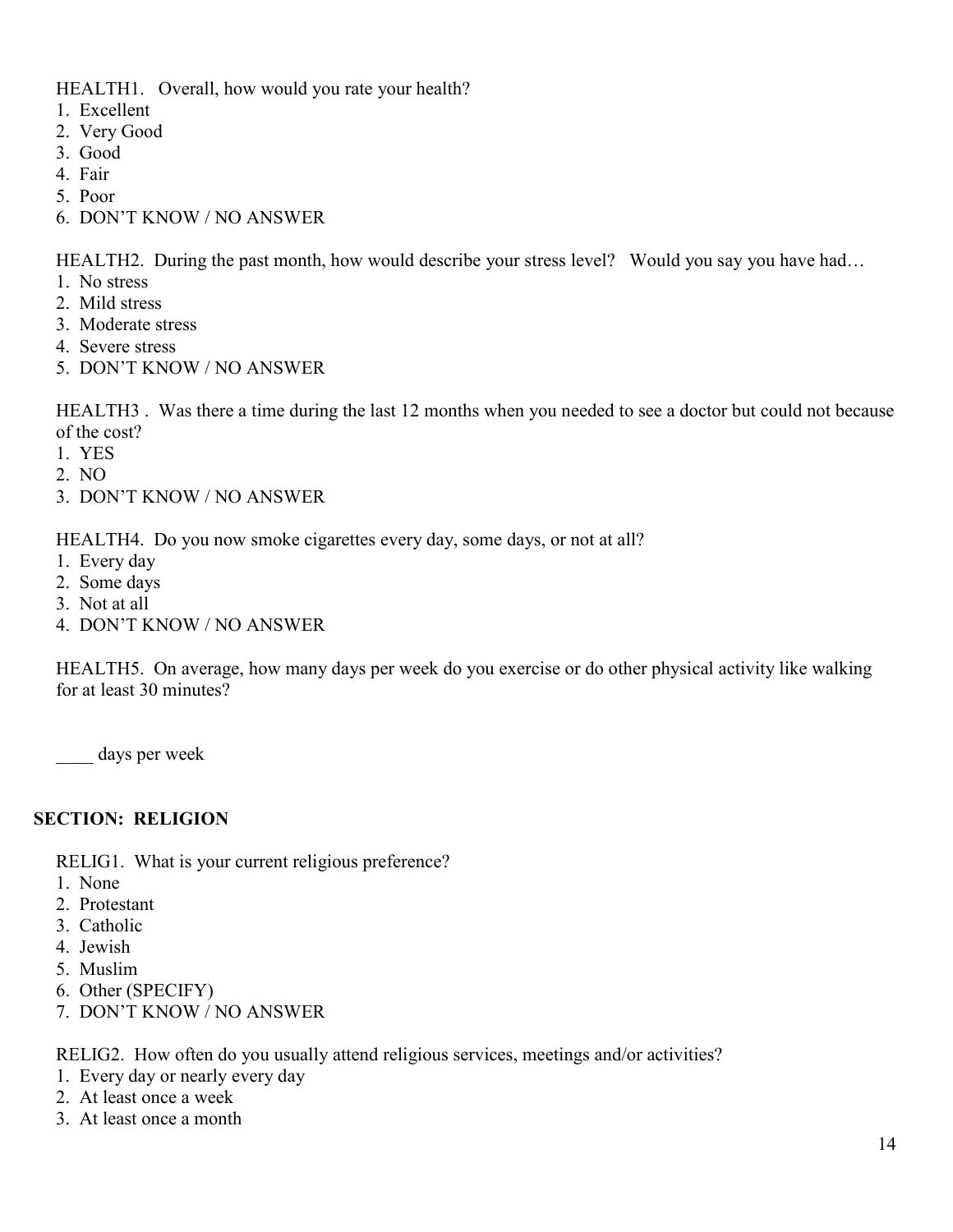- 4. A few times a year
- 5. Never
- 6. DON'T KNOW / NO ANSWER

RELIG3. To what extent do you consider yourself a spiritual person? Would you say you are...

- 1. Very spiritual
- 2. Moderately spiritual
- 3. Slightly spiritual
- 4. Not spiritual at all
- 5. DON'T KNOW / NO ANSWER

## **SECTION: HAPPINESS**

HAPPY1. All things considered, how satisfied would you say you are with life these days? Please rate on a scale from 1 to 10 where 1 means "Very Dissatisfied," and 10 means 'Very satisfied." (rating)

HAPPY2. Taking all things together, on a scale of 1 to 10, how happy would you say you are? Here, 1 means "Very Unhappy" and 10 means "Very Happy." \_\_\_\_\_\_\_ (rating)

## **SECTION: DEMOGRAPHICS**

To finish, just a few more questions for statistical purposes.

AGE. What is your age now? (IN YEARS)

SEX.

- 1. MALE
- 2. FEMALE

MARITAL STATUS. What is your current marital status? Are you...

- 1. Married/living as married
- 2. Divorced or separated
- 3. Widowed
- 4. Single/never married
- 5. DON'T KNOW / NO ANSWER

HISPANIC. Are you of Hispanic or Latino descent?

- 1. YES
- 2. NO
- 3. DON'T KNOW / NO ANSWER

RACE. What is your race? (CHECK ALL THAT APPLY)

- 1. Caucasian/White
- 2. Asian/Pacific Islander
- 3. Native American
- 4. Black or African-American
- 6. DON'T KNOW
- 7. REFUSE TO ANSWER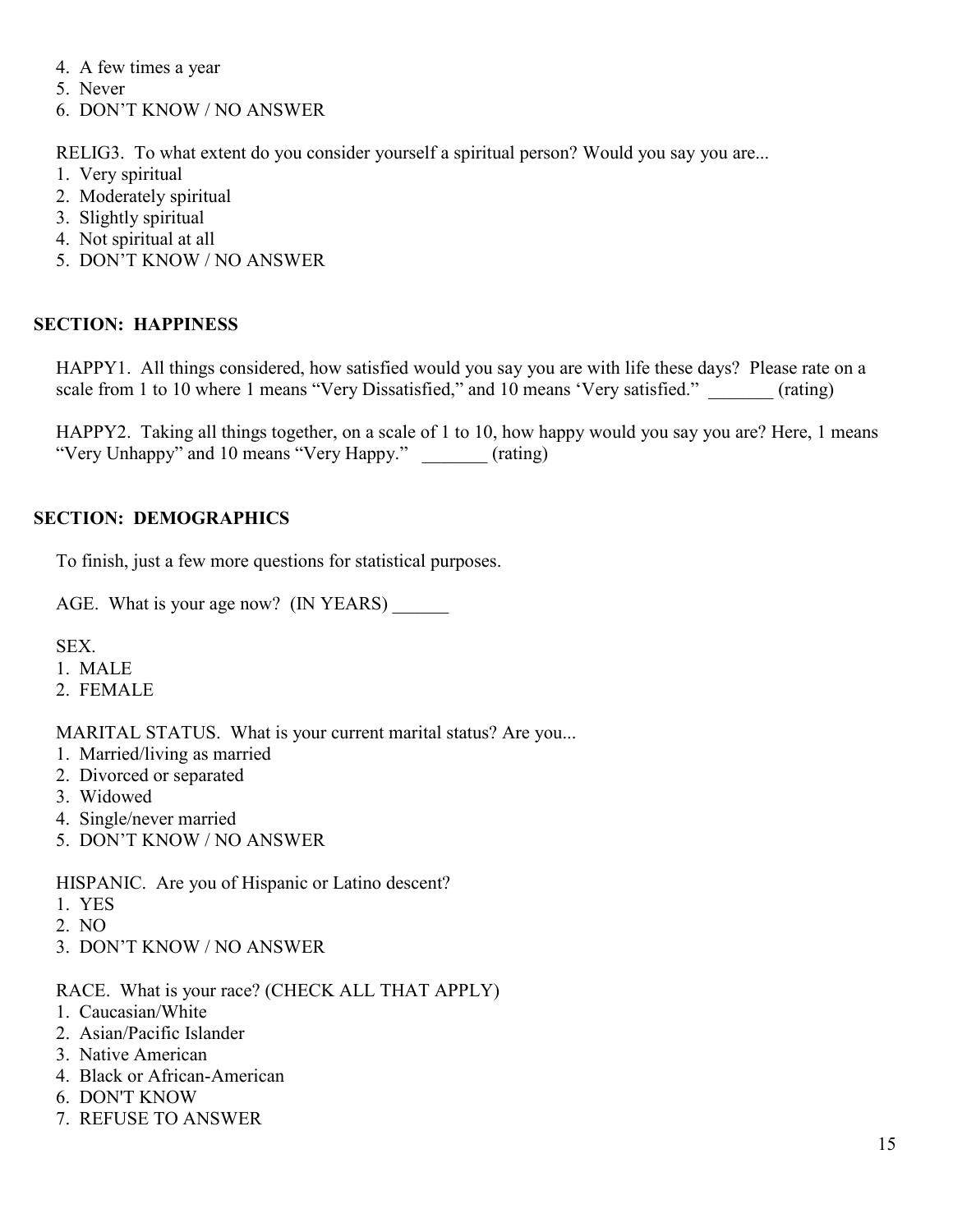EDUCATION. What is the highest level of education you have completed?

- 01. Eighth grade or less
- 02. Some high school
- 03. High school graduate or GED
- 04. Some college, no degree
- 05. Associate's degree, occupational
- 06. Associate's degree, academic
- 07. Bachelor's degree
- 08. Master's degree
- 09. Professional degree
- 10. Doctoral degree
- 11. DON'T KNOW / NO ANSWER

INCOME. Which of the following best describes your household's total yearly income? Please just stop me when I get to the category that applies to you.

- 1. Under \$25,000
- 2. \$25,000 to just under \$50,000
- 3. \$50,000 to just under \$75,000
- 4. \$75,000 to just under \$100,000
- 5. \$100,000 to just under \$150,000
- 6. \$150,000 or More
- 7. DON'T KNOW / NO ANSWER

HOUSEHOLD1. Including you, how many people currently live in your household?

HOUSEHOLD2. Including you, how many adults, age 18 and older, currently live in your household?

VETERAN STATUS. Are you a veteran?

- 1. YES
- 2. NO
- 8. DON'T KNOW / NO ANSWER
- 9. REFUSE TO ANSWER

## **SECTION: GEOGRAPHY**

GEOG1. What is the zipcode at your home address?

In order for us to compare your answers to publicly available data about your community, we would also like to ask you for the name of your street and the name of the nearest cross-street, that is, the closest street that intersects with your street. Please provide the correct spelling and include "street" / "avenue" / "road", etc.

GEOG2. What is the name of your street?

GEOG3. What is the name of the nearest intersecting street?